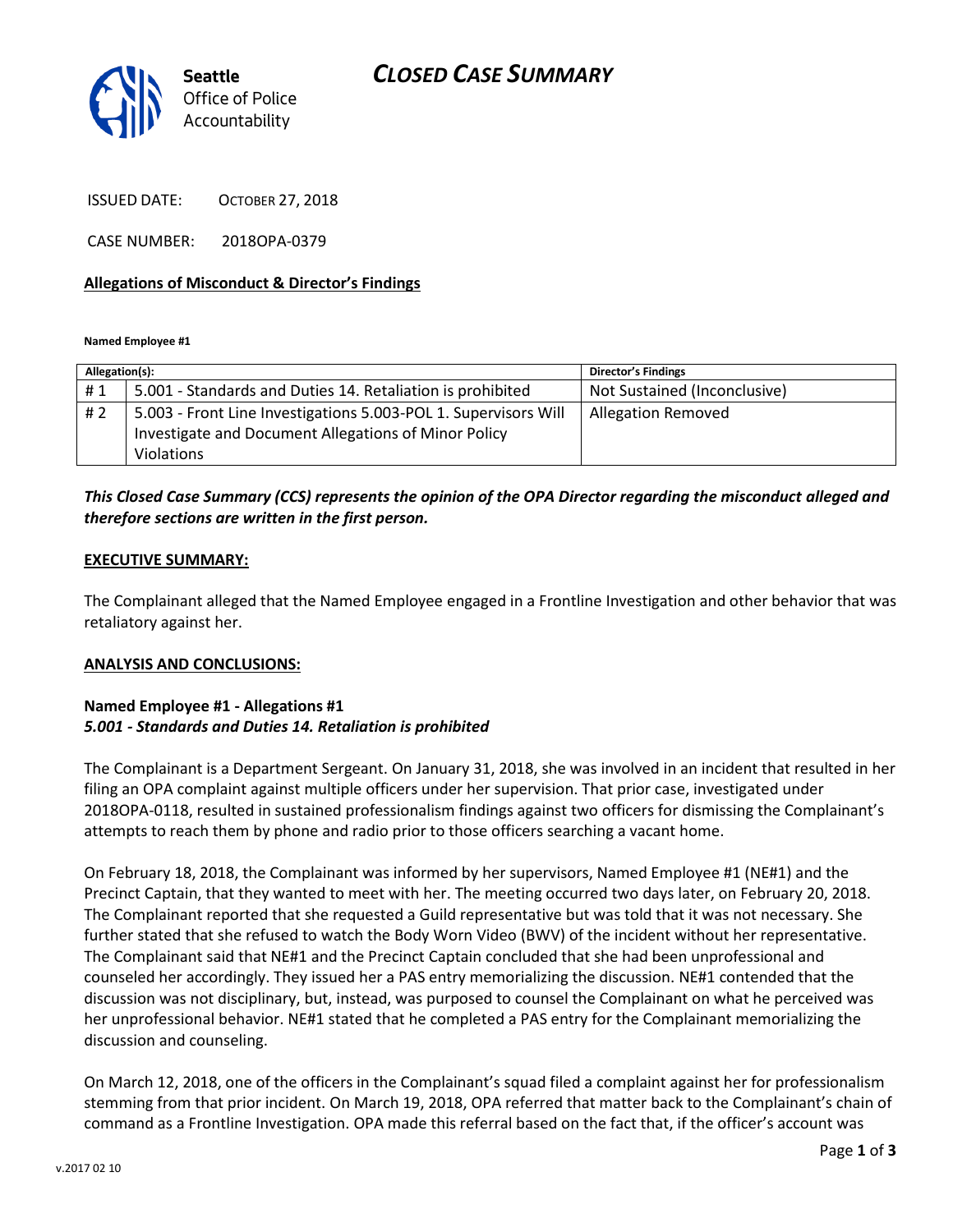

# *CLOSE CASE SUMMARY*

OPA CASE NUMBER: 2018OPA-0379

credited, he asserted a plausible allegation of misconduct. In doing so, OPA did not deem that allegation to be valid. To the contrary, and as discussed more fully in the DCM for 2018OPA-0118, OPA did not have the same concerns as the officer regarding the Complainant's conduct at the scene and, in OPA's opinion, did not perceive her to be unprofessional. The Frontline Investigation was assigned to NE#1 by the Precinct Captain. NE#1 created a Frontline Investigation template on March 22, 2018 and completed it the following day. In that document, he included the content of his February 20 meeting with the Complainant. The Frontline Investigation was approved by the Precinct Captain. NE#1 stated that he completed the Frontline Investigation based on OPA's direction to do so. He denied that he did so based on a retaliatory motive.

The Complainant further alleged that, ever since the prior incident, NE#1's treatment of her has changed. She stated that they once had a good working relationship, but that their relationship had become strained and negative. She provided several examples of what she believed was retaliatory behavior on his behalf, including: NE#1's curtness and rudeness towards her; a significant dip of the scores on her most recent performance evaluation; a transfer to another squad without any prior consultation; a ceasing of assigning her to the Acting Lieutenant position; and, as discussed above, performing a Frontline Investigation that was "inappropriate, biased, secretive and a violation of policy." Lastly, NE#1 asserted her belief that she was being singled out unfairly and that this was potentially based on her gender. It is OPA's understanding that EEO is currently evaluating this aspect of the Complainant's allegations. The Complainant told OPA that she decided she needed to initiate this complaint after receiving her most recent performance evaluation, which she perceived to be negative.

NE#1 denied that he engaged in the retaliatory behavior alleged by the Complainant. He told OPA that the Complainant had been given the opportunity to serve in the Acting Lieutenant role since this incident. He also explained that, while he did give her lower evaluation scores in her most recent evaluation and while this was based in part on the prior incident, he was objective. He stated that he perceived that the Complainant had some deficiencies as a supervisor and evaluated her accordingly. Further, as discussed above, he denied that he engaged in inappropriate behavior when he completed the Frontline Investigation.

SPD policy precludes its employees from engaging in retaliation. (SPD Policy 5.001-POL-14.) SPD employees are specifically prohibited from retaliating against a person who engage in activities including, but not limited to, "oppos[ing] any practice that is reasonably believed to be unlawful or in violation of Department policy" or "who otherwise engages in lawful behavior." (*Id*.) Retaliatory acts are defined broadly under SPD's policy and include "discouragement, intimidation, coercion, or adverse action against any person. (*Id*.)

With regard to the completion of a Frontline Investigation, this was done based on a referral by OPA. As such, this cannot constitute retaliatory behavior. This matter was complicated, however, by the fact that NE#1 took a counseling session that he had completed nearly a month before and converted it into a Frontline Investigation after the fact, instead of initiating a new investigation. As such, I can imagine that this must have been both confusing and concerning for the Complainant. However, this issue seems largely academic as, even had NE#1 started completely anew once he received the OPA referral, he still would have reached the same conclusions as he did in the initial counseling session and would have memorialized the same information.

With regard to the Complainant's other allegations of retaliation, the evidence is simply insufficient to allow OPA to reach a conclusive finding. As a general matter, there are significant disputes of the parties that are not resolved by any other objective evidence in the record. I further note that the assigned investigator did not ask NE#1 any specific